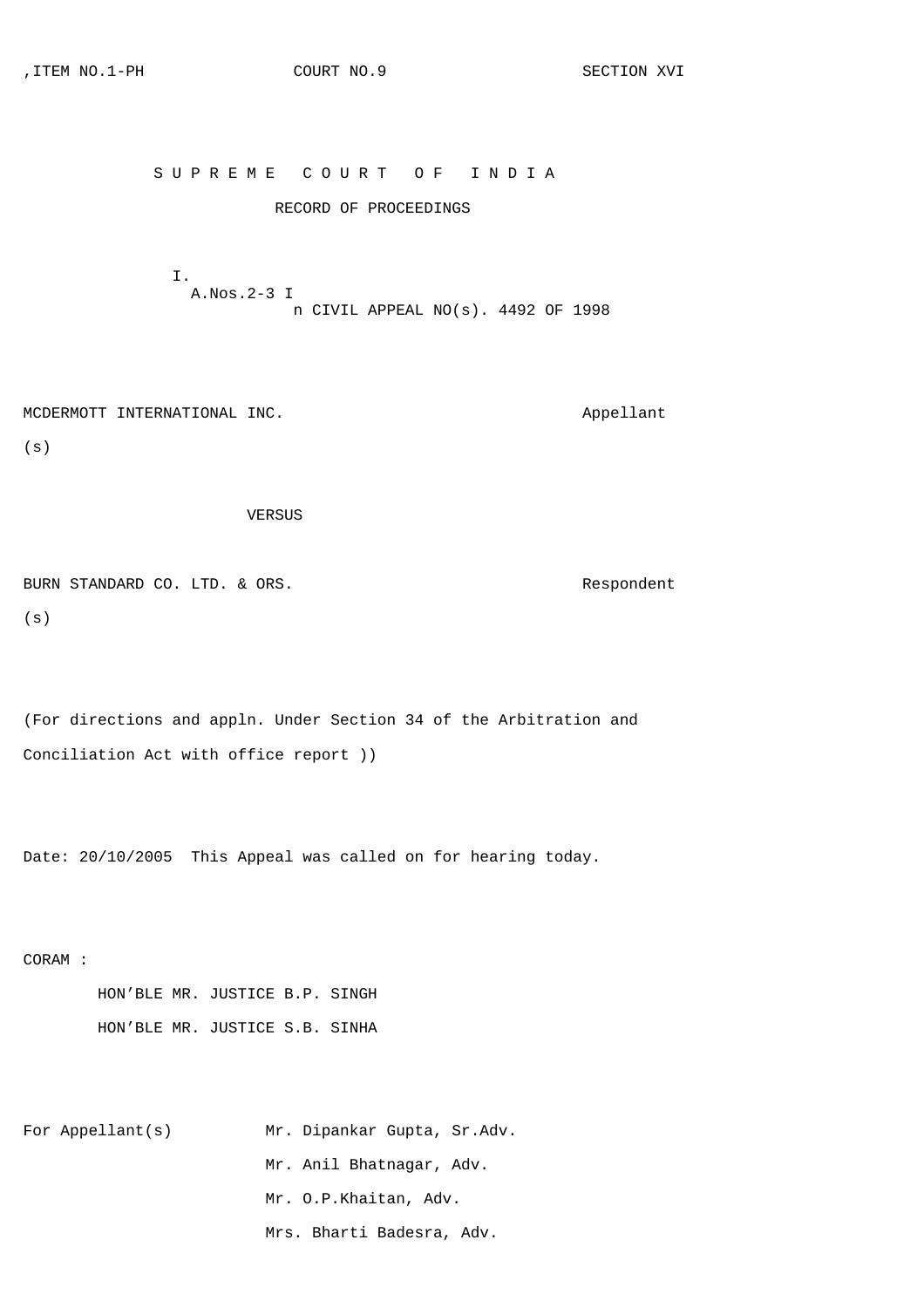For M/S. O.P. Khaitan & Co.,Adv.

For Respondent(s) Mr. Jayanto Mitra, Sr.Adv. Mr. Debal Banerjee, Sr.Adv. Mr. Pallav Sisodia, Adv. Mr. Rudgaman Bhattacharya, Adv. Ms. Shipra Ghose,Adv.

UPON hearing counsel the Court made the following

O R D E R

Heard the parties at legnth.

Hearing concluded.

Judgment reserved.

(SUKHBIR PAUL KAUR) (VIJAY DHAWAN)

COURT MASTER COURT MASTER

BOOKS REFERRED :

1. 1988 2 SCC 338 (para 4)

2. 2004 5 SCC 109 (para 24)

- 3. 2003 5 SCC 705
- 4. 1999 9 SCC 449
- 5. 1962 3 SCR 209
- 6. 2003 7 SCC 396
- 7. 2003 8 SCC 593
- 8. Arbitration & Conciliation Act, 1996

9. Bachawat's Law of Arbitration & Conciliation-4th edition 2005 P-854